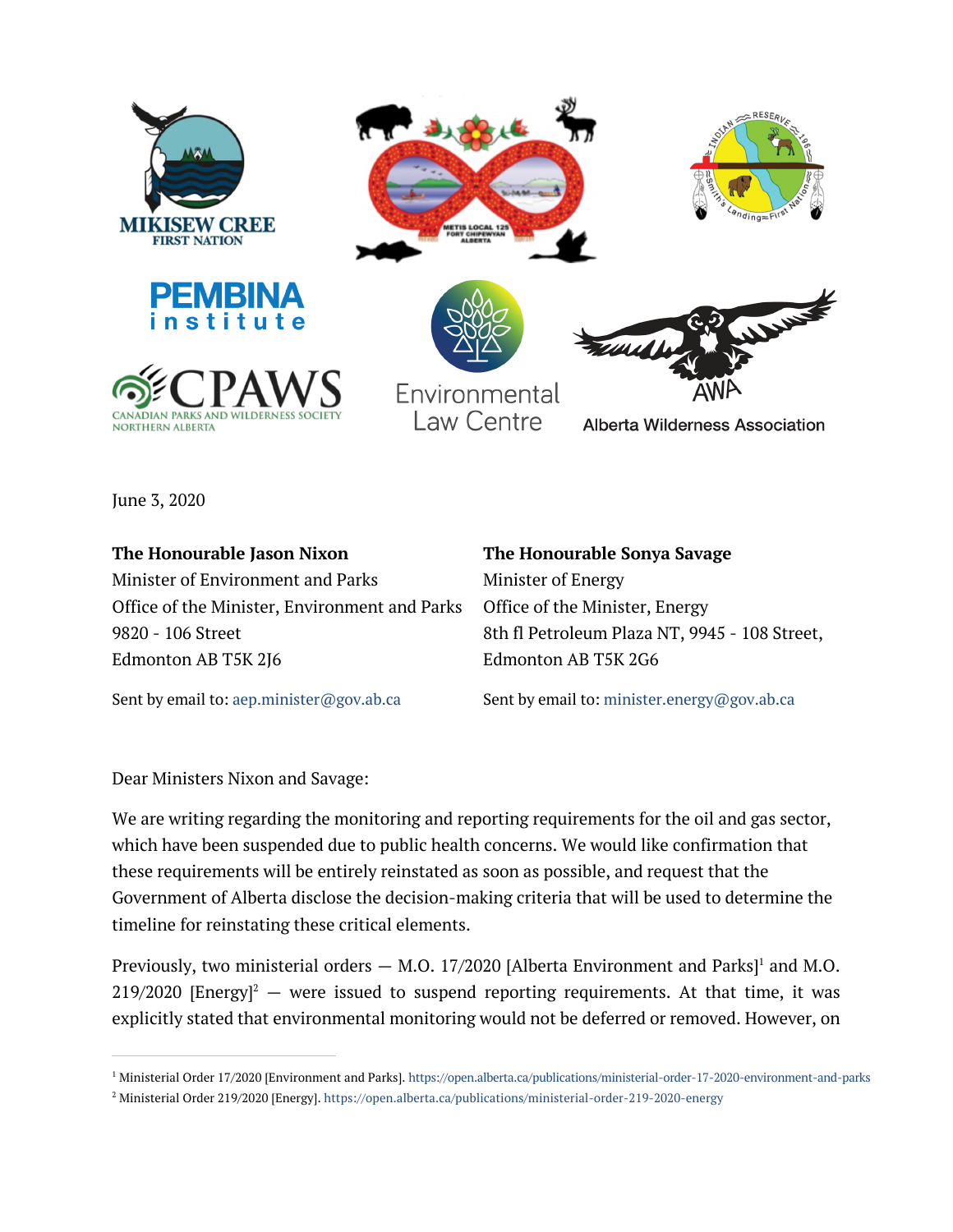April 29,<sup>3</sup> May 1,<sup>4</sup> May 5<sup>5</sup> and May 20, 2020,<sup>6</sup> the Alberta Energy Regulator issued unilateral amendments to suspend monitoring requirements under the Environmental Protection and Enhancement Act, Water Act, and Public Lands Act.

We respectfully request the following:

- Monitoring and reporting requirements be fully reinstated as soon as possible.
- Information on when and under what conditions monitoring and reporting requirements will be reinstated.
- Information on how your ministry will inform the public about which reporting and monitoring requirements remain suspended, and communicate when they are reinstated.

We understand preventing the spread of the novel coronavirus is a priority for the Government of Alberta, as it poses a significant public health risk. However, as the economy begins to reopen and restrictions in other sectors are partially lifted, unilateral suspensions of monitoring and reporting for oil and gas operations pose increased risks to human and environmental health, in contrast to other sectors, which continue to operate with safety measures in place. Prolonged suspensions also negatively impact employment in the province and presume that companies and oilfield service providers are unable to develop procedures to safely conduct their business. Additionally, these suspensions have received international attention, including from investors.

Monitoring is essential to protect human and ecological communities from any adverse impacts of oil and gas operations, manage climate change impacts, ensure sustainable long-term health of communities, and provide the Alberta Energy Regulator and the Government of Alberta with the evidence-based data necessary to manage cumulative impacts over time.

For example, these suspensions could adversely affect sensitive ecological habitats, such as Wood Buffalo National Park downstream of the oilsands region, which is internationally

<sup>4</sup> Unilateral decisions issued on May 1, 2020:

<sup>6</sup> Unilateral decisions issued on May 20, 2020:

<sup>3</sup> Unilateral decisions issued on April 29, 2020:

Decision 20200429A. https://www.aer.ca/documents/decisions/2020/20200429A.pdf Decision 20200429B. https://www.aer.ca/documents/decisions/2020/20200429B.pdf Decision 20200429C. https://www.aer.ca/documents/decisions/2020/20200429C.pdf Decision 20200429D. https://www.aer.ca/documents/decisions/2020/20200429D.pdf

Decision 20200501A. https://www.aer.ca/documents/decisions/2020/20200501A.pdf Decision 20200501B. https://www.aer.ca/documents/decisions/2020/20200501B.pdf Decision 20200501C. https://www.aer.ca/documents/decisions/2020/20200501C.pdf

<sup>5</sup> Unilateral decisions issued on May 5, 2020:

Decision 20200505A. https://www.aer.ca/documents/decisions/2020/20200505A.pdf

Decision 20200520A. https://www.aer.ca/documents/decisions/2020/20200520A.pdf Decision 20200520B. https://www.aer.ca/documents/decisions/2020/20200520B.pdf